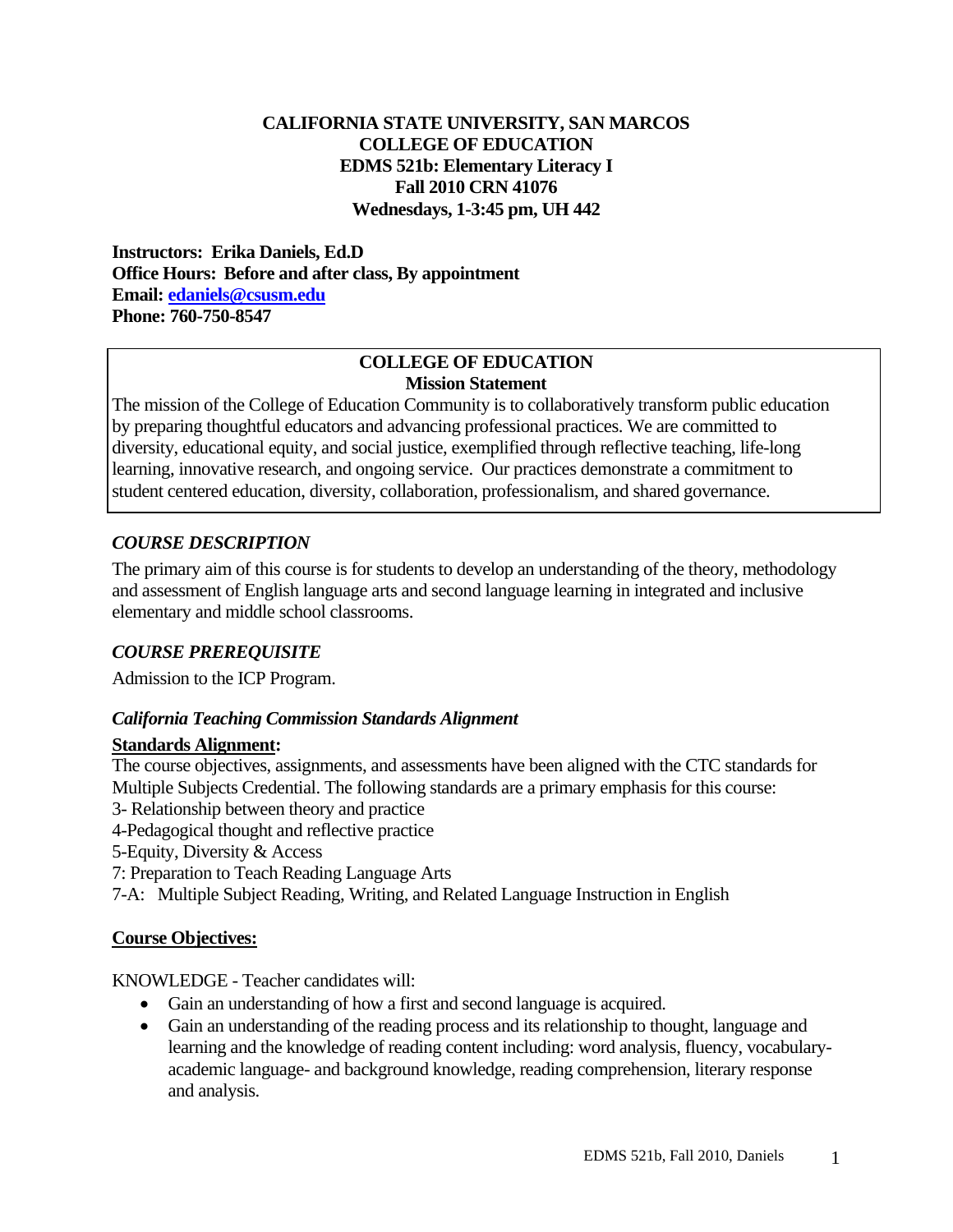- Gain understanding of how to learn to read and write in first and second languages.
- Become familiar with how to "deliver a comprehensive program of systematic, explicit instruction in reading, writing, listening, and speaking aligned to the state adopted English Language Arts Content Standards and the Reading/Language Arts Framework (2007).
- Become familiar with "multiple monitoring measures within the three basic types of assessments to determine students' progress towards state adopted content standards."
- Become familiar with "differentiated reading instruction and interventions to meet the needs of the *full range of learners (including struggling readers, students with special needs, English learners, speakers of non-standard English, and advanced learners)* who have varied reading levels and language backgrounds."

SKILLS - Teacher candidates will:

- Become sensitive observers of children's language using behaviors.
- "Demonstrate knowledge and ability to utilize multiple monitoring measures within the three basic types of assessments to determine students' progress towards state adopted content standards: entry level assessment for instructional planning, monitoring student progress, post test or summative assessment."
- "Be able to analyze and interpret results [of children's reading and writing behaviors] to plan effective and differentiated instruction and interventions."
- "Demonstrate knowledge of components of effective instructional delivery in reading, writing and listening and speaking."
- Develop the ability to select appropriate materials and instructional strategies to meet the individual needs of students and use "State Board of Education (SBE)-adopted core instructional materials for both instruction and intervention."
- Develop the ability to differentiate literacy instruction in order to provide Universal Access.
- Learn how to organize the classroom for teaching reading and writing to the *full range of learners (including struggling readers, students with special needs, English learners, speakers of non-standard English, and advanced learners)* who have varied reading levels and language backgrounds

ATTITUDES AND VALUES – Teacher candidates will:

- Develop an appreciation for the natural language abilities children possess for processing and producing print.
- To appreciate the need and value of integrating reading writing into all curricular areas
- Affirm the importance of a rich environment for an effective language arts program.
- Develop a sensitivity to and appreciation for culturally and linguistically diverse learners.
- Develop a sensitivity to and appreciation for the importance of reading and writing for students' own personal and professional growth.
- Develop a respect for each student, his/her abilities and background and the student's right to instruction that meets his/her individual needs.

# **INFUSED COMPETENCIES**

### **Authorization to Teach English Learners**

This credential program was specifically designed to prepare teachers for the diversity of languages often encountered in California public school classrooms. The authorization to teach English learners is met through the infusion of content and experiences within the credential program, as well as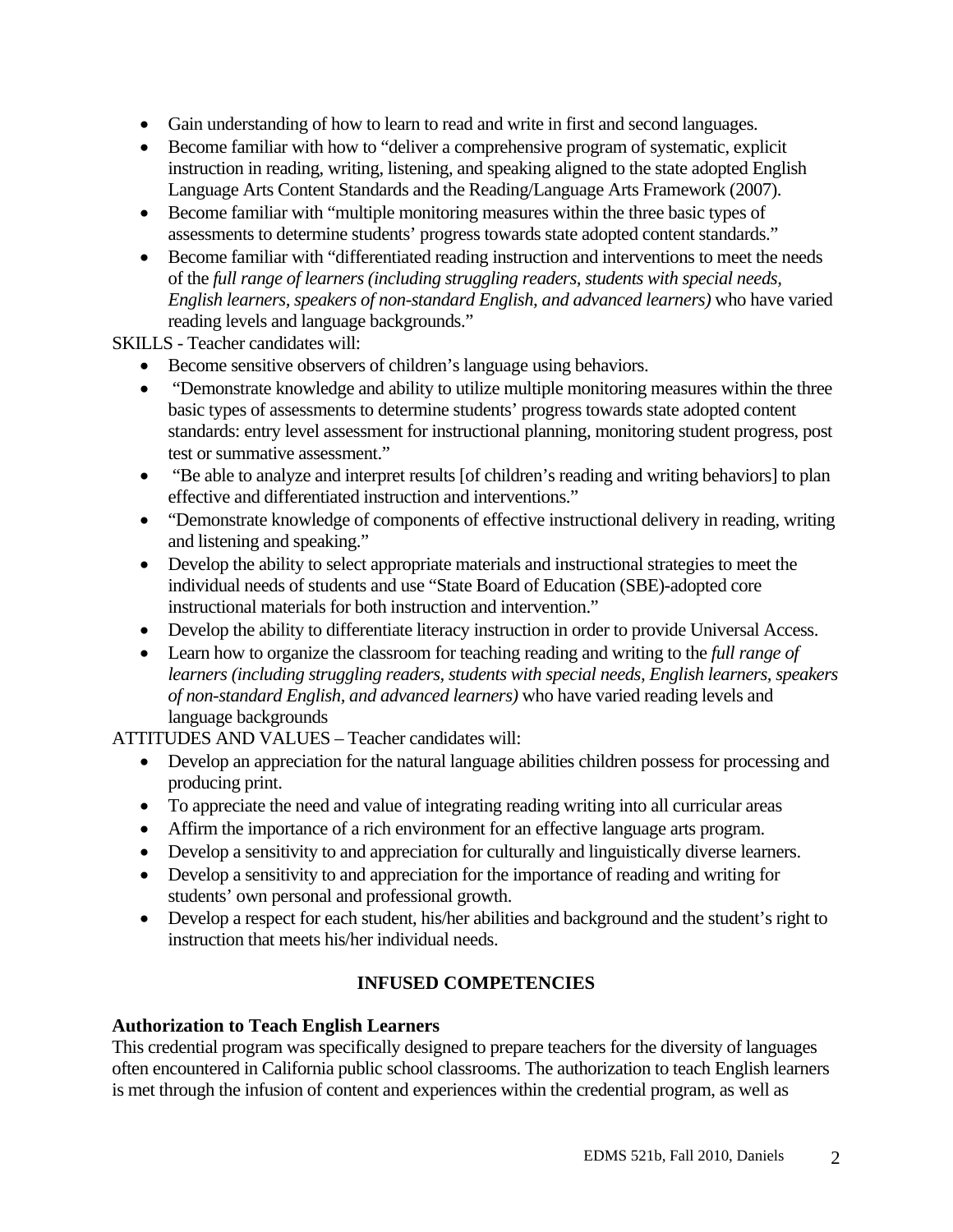additional coursework. Students successfully completing this program receive a credential with authorization to teach English learners. *(Approved by CCTC in SB 2042, Program Standards, August, '02.)* 

## **Special Education**

Consistent with the intent to offer a seamless teaching credential in the College of Education, this course demonstrates the collaborative infusion of special education competencies reflecting inclusive educational practices.

## **Technology**

This course infuses technology competencies to prepare candidates to use technology, emphasizing use in both teaching practice and student learning.

## **All University Writing Requirement**

Writing requirements for this class will be met as described in the assignments. Every course at the university, including this one, must have a writing requirement of at least 2500 words.

## **STUDENT LEARNING OUTCOMES**

## **Teacher Performance Expectation (TPE) Competencies**

Teacher Performance Expectations are standards for student teachers. This course is designed to help teachers seeking the Multiple Subjects Credential to develop the skills, knowledge, and attitudes necessary to assist schools and districts implement effective programs for all students. The successful candidate will be able to merge theory and practice in order to realize a comprehensive and extensive educational program for all students.

### *California Teacher Performance Assessment (CalTPA)*

Beginning July 1, 2008, all California credential candidates must successfully complete a stateapproved system of teacher performance assessment (TPA), to be embedded in the credential program of preparation. At CSUSM, this assessment system is called the "CalTPA" or TPA.

To assist your successful completion of the TPA, a series of informational seminars are offered over the course of the program. TPA related questions and logistical concerns are to be addressed during seminars. Your attendance to TPA seminars will greatly contribute to your success on the assessment.

Additionally, COE classes use common pedagogical language, lesson plans (lesson designs), and unit plans (unit designs) in order to support and ensure your success on the TPA, and, more importantly, in your credential program.

The CalTPA Candidate Handbook, TPA seminar schedule, and other TPA support materials can be found on the COE website provided at the website provided: http://www.csusm.edu/coe/CalTPA/ProgramMaterialsTPA.html

### **Students with Disabilities Requiring Reasonable Accommodations**

Students with disabilities requiring reasonable accommodations must be approved for services by providing appropriate and recent documentation to the Office of Disabled Student Services (DSS). The office is located in Craven Hall 5205, and can be contacted by phone at 760.750.4905 or TTY 760.750.4909. Students authorized by DSS to receive reasonable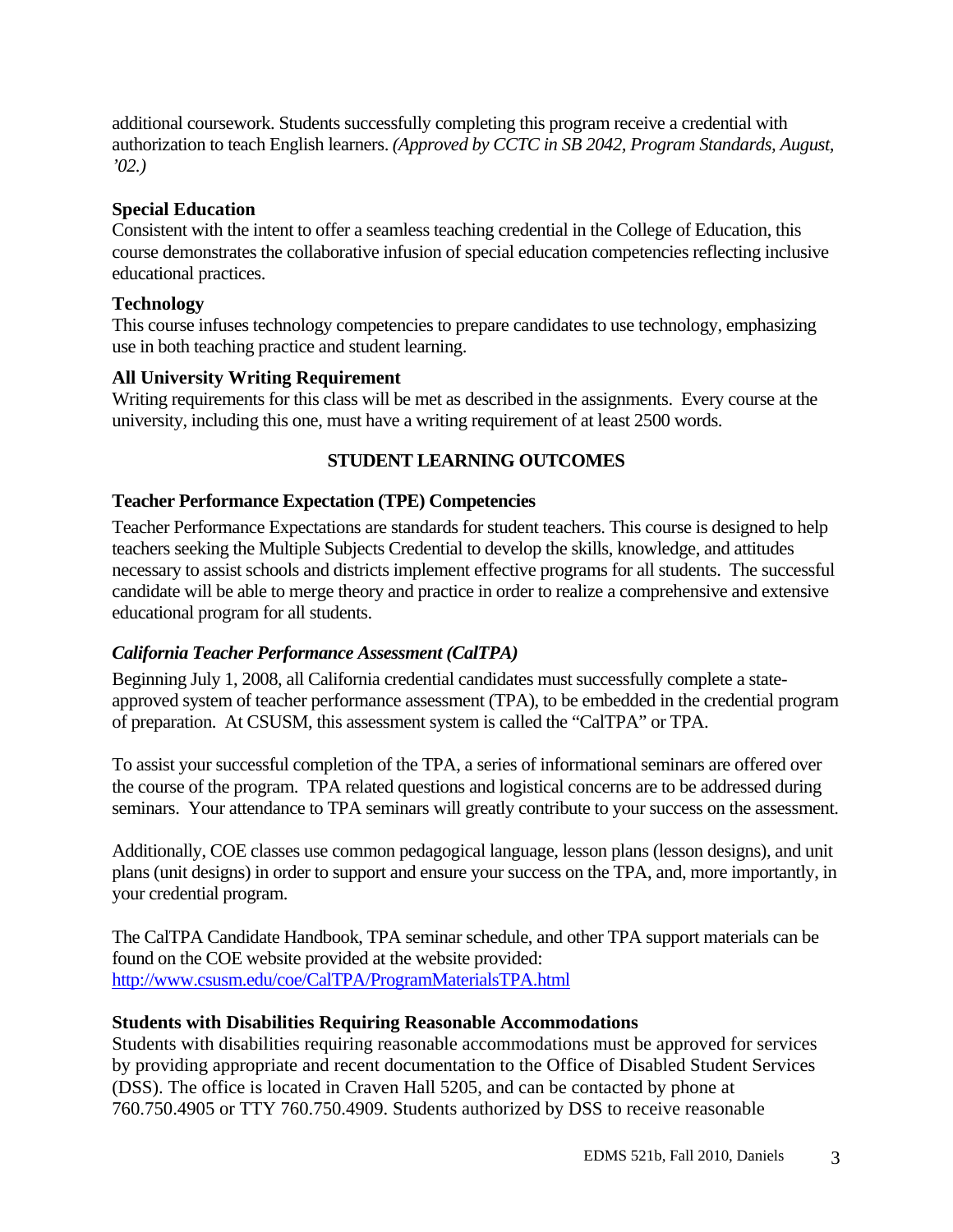accommodations should meet with their instructor during office hours or, to ensure confidentiality, in a more private setting.

### **CSUSM Academic Honesty Policy**

"Students will be expected to adhere to standards of academic honesty and integrity, as outlined in the Student Academic Honesty Policy. All written work and oral presentation assignments must be original work. All ideas or materials borrowed from other sources must have appropriate references to the original sources. Any quoted material should give credit to the source and be punctuated with quotation marks.

Students are responsible for honest completion of their work including examinations. There will be no tolerance for infractions. If you believe there has been an infraction by someone in the class, please bring it to the instructor's attention. The instructor reserves the right to discipline any student for academic dishonesty in accordance with the general rules and regulations of the university. Disciplinary action may include the lowering of grades and/or the assignment of a failing grade for an exam, assignment, or the class as a whole."

Incidents of Academic Dishonesty will be reported to the Dean of Students. Sanctions at the University level may include suspension or expulsion from the University.

### **Plagiarism**

As an educator, it is expected that each student will do his/her own work, and contribute equally to group projects and processes. Plagiarism or cheating is unacceptable under any circumstances. If you are in doubt about whether your work is paraphrased or plagiarized see the Plagiarism Prevention for Students website http://library.csusm.edu/plagiarism/index.html. If there are questions about academic honesty, please consult the University catalog.

### **Electronic Communication Protocol**

Electronic correspondence is a part of professional interactions. If you need to contact me, e-mail is often the easiest way to do so at bingalls@csusm.edu. Please be reminded that e-mail and on-line discussions are a very specific form of communication, with their own nuances and etiquette. For instance, electronic messages sent in all upper case (or lower case) letters, major typos, or slang, often communicate more than the sender originally intended. With that said, please be mindful of all e-mail and on-line discussion messages you send to your colleagues, to faculty members in the College of Education, or to persons within the greater educational community. All electronic messages should be crafted with professionalism and care.

Things to consider:

- Would I say in person what this electronic message specifically says?
- How could this message be misconstrued?
- Does this message represent my highest self?
- Am I sending this electronic message to avoid a face-to-face conversation?

In addition, if there is ever a concern with an electronic message sent to you, please talk with the author in person in order to correct any confusion.

In order to earn a teaching credential from the state of California, you must maintain a B average (3.0 GPA) and cannot receive below a C+ in any course in your teacher education program.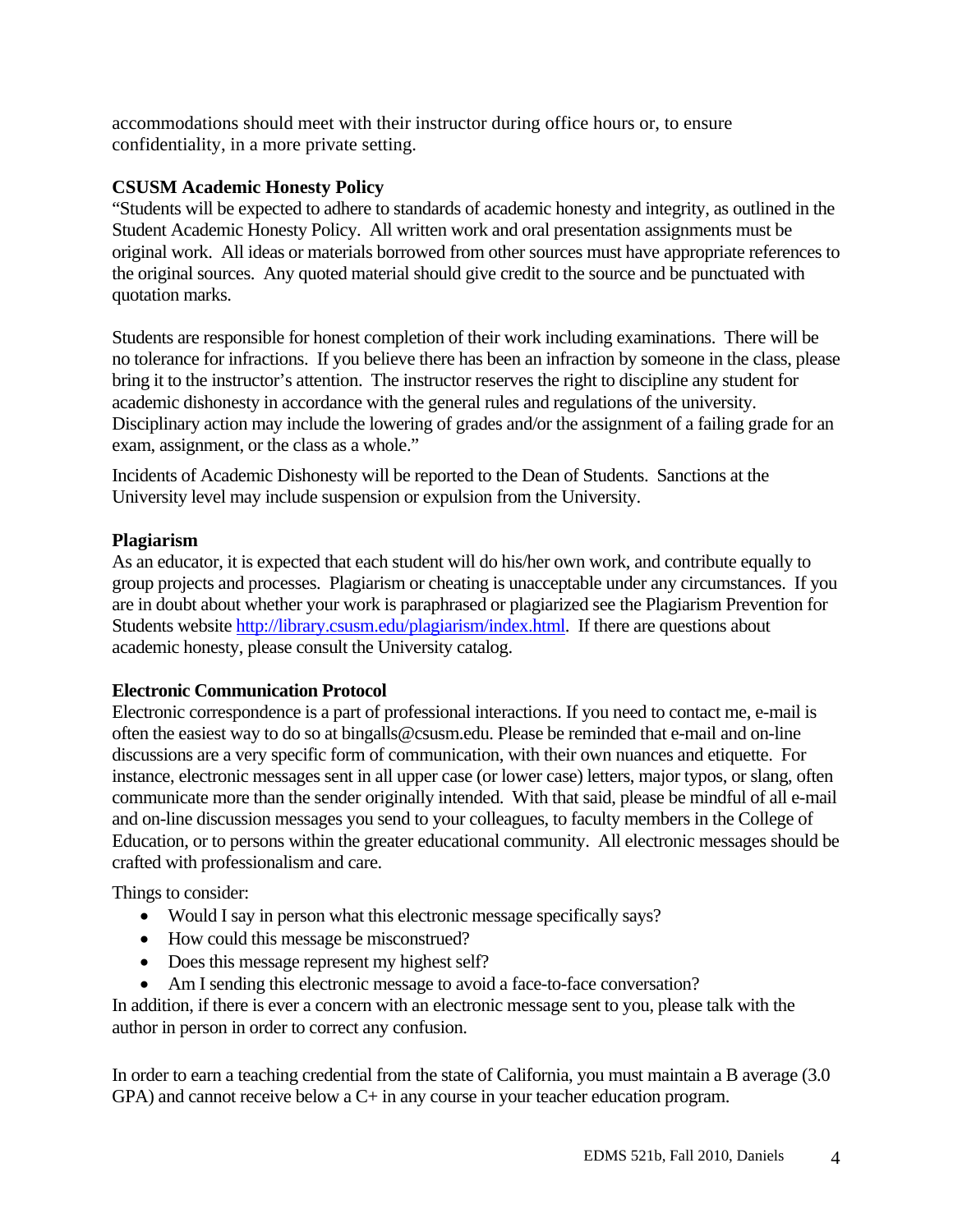#### **College of Education Attendance Policy**

Due to the dynamic and interactive nature of courses in the College of Education, all students are expected to attend all classes and participate actively. At a minimum, students must attend more than 80% of class time, or s/he may not receive a passing grade for the course at the discretion of the instructor. Individual instructors may adopt more stringent attendance requirements. *(Adopted by the COE Governance Community, December, 1997).* Should a student have extenuating circumstances, s/he should contact the instructor as soon as possible. **For this course: Students missing more than two class sessions cannot earn an A or A-. Students missing more than three class sessions cannot earn a B or B+. Arriving late or leaving early by more than 20 minutes counts as an absence. Illness and emergencies are considered on a case-by-case basis. However, notifying the instructor does not constitute an excuse. All assignments must be turned in on due date even in case of an absence.** 

#### **Required Texts:**

Reutzel, D.R., & Cooter, Jr., R. (2007). *The Essentials of Teaching Children to Read, 2nd Edition*. Upper

Saddle River, NJ: Prentice Hall. ISBN: 978-0-135-00-5590.

Allington, R. (2009). *What Really Matters in Fluency.* Upper Saddle River, NJ: Pearson. ISBN: 978- 0-205-

557-0584.

### *Recommended Texts*

Zarrillo, James. Ready for RICA: A Test Prep Guide Alice Quiocho & Sharon Ulanoff . (2009). Differentiated Literacy Instruction for English Language Learners.

ISBN-13: 978-0-13-118000-0

### *COURSE ASSIGNMENTS*

Students are expected to demonstrate competency in the use of various forms of technology (i.e. word processing, electronic mail, Moodle, use of the Internet, and/or multimedia presentations). Proofread and edit word-processed assignments prior to submission. Hand-written work is not accepted. Assignments are written in Times, size12 font, and are double-spaced. Ensure the text is error-free (grammar, spelling), and ideas are logically and concisely presented. All citations, where appropriate, use American Psychological Association (APA) format.

| <b>Assignment</b>                                    | <b>Points</b><br><b>Possible</b> |
|------------------------------------------------------|----------------------------------|
| Field Observations $(x 4)$                           | 30                               |
| Literacy Lesson Plan<br>Focus: reading comprehension | 30                               |
| <b>Investigating Literacy Assessments:</b>           | 25                               |
| Journal                                              | 15                               |
| <b>Total Points</b>                                  | 100                              |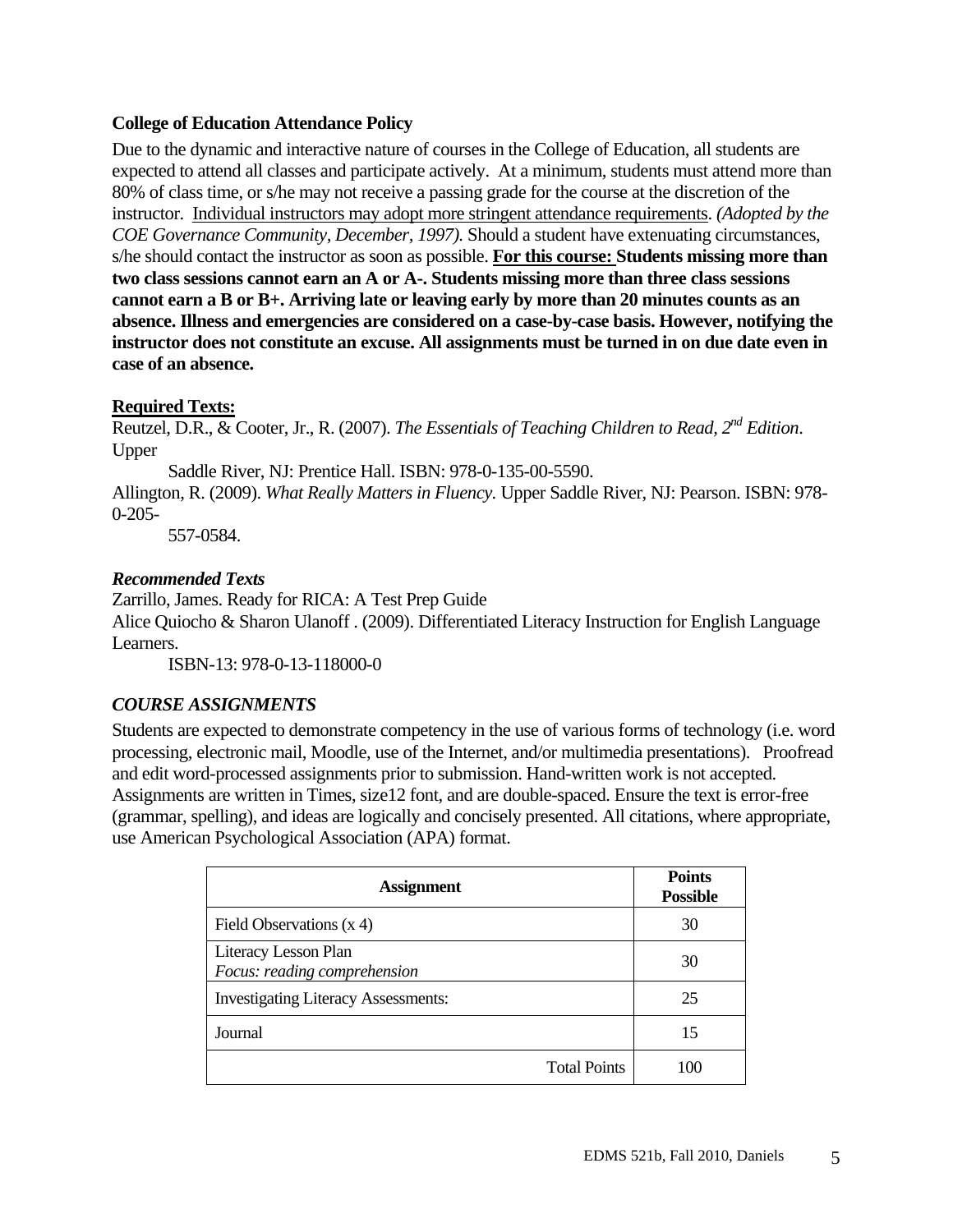#### **CSUSM Academic Honesty Policy**

 have appropriate references to the original sources. Any quoted material should give credit to "Students will be expected to adhere to standards of academic honesty and integrity, as outlined in the Student Academic Honesty Policy. All written work and oral presentation assignments must be original work. All ideas or materials borrowed from other sources must the source and be punctuated with quotation marks.

Students are responsible for honest completion of their work including examinations. There will be no tolerance for infractions. If you believe there has been an infraction by someone in the class, please bring it to the instructor's attention. The instructor reserves the right to discipline any student for academic dishonesty in accordance with the general rules and regulations of the university. Disciplinary action may include the lowering of grades and/or the assignment of a failing grade for an exam, assignment, or the class as a whole."

Incidents of Academic Dishonesty will be reported to the Dean of Students. Sanctions at the University level may include suspension or expulsion from the University.

#### *Grading Standards (Points)*

In order to earn a teaching credential from the state of California, you must maintain a B average (3.0 GPA) and cannot receive below a C+ in any course in your teacher education program.

| A  | 93-100 | $B+$      | 87-89 | $C+$ | 77-79 |
|----|--------|-----------|-------|------|-------|
| А- | 90-92  | В         | 83-86 |      | 73-76 |
|    |        | <b>B-</b> | 80-82 | $C-$ | 70-72 |

### *FIELD OBSERVATIONS*

In both the Literacy courses (EDMS 521 and EDMS 522), you will study topics in literacy instruction related to RICA domains. Find the list of RICA domains in the table below.

| <b>RICA DOMAINS COVERED</b>                                  |
|--------------------------------------------------------------|
| Embedded in each area: Assessment, Universal                 |
| Access/Differentiated Instruction, Oral Language and Writing |
| Domain 1:                                                    |
| "Planning Reading Instruction based on Assessment"           |
| Domain 2:                                                    |
| "Word Analysis"                                              |
| Domain 3:                                                    |
| "Fluency"                                                    |
| Domain 4:                                                    |
| "Vocabulary, Academic Language, and Background Knowledge"    |
| Domain 5:                                                    |
| "Comprehension"                                              |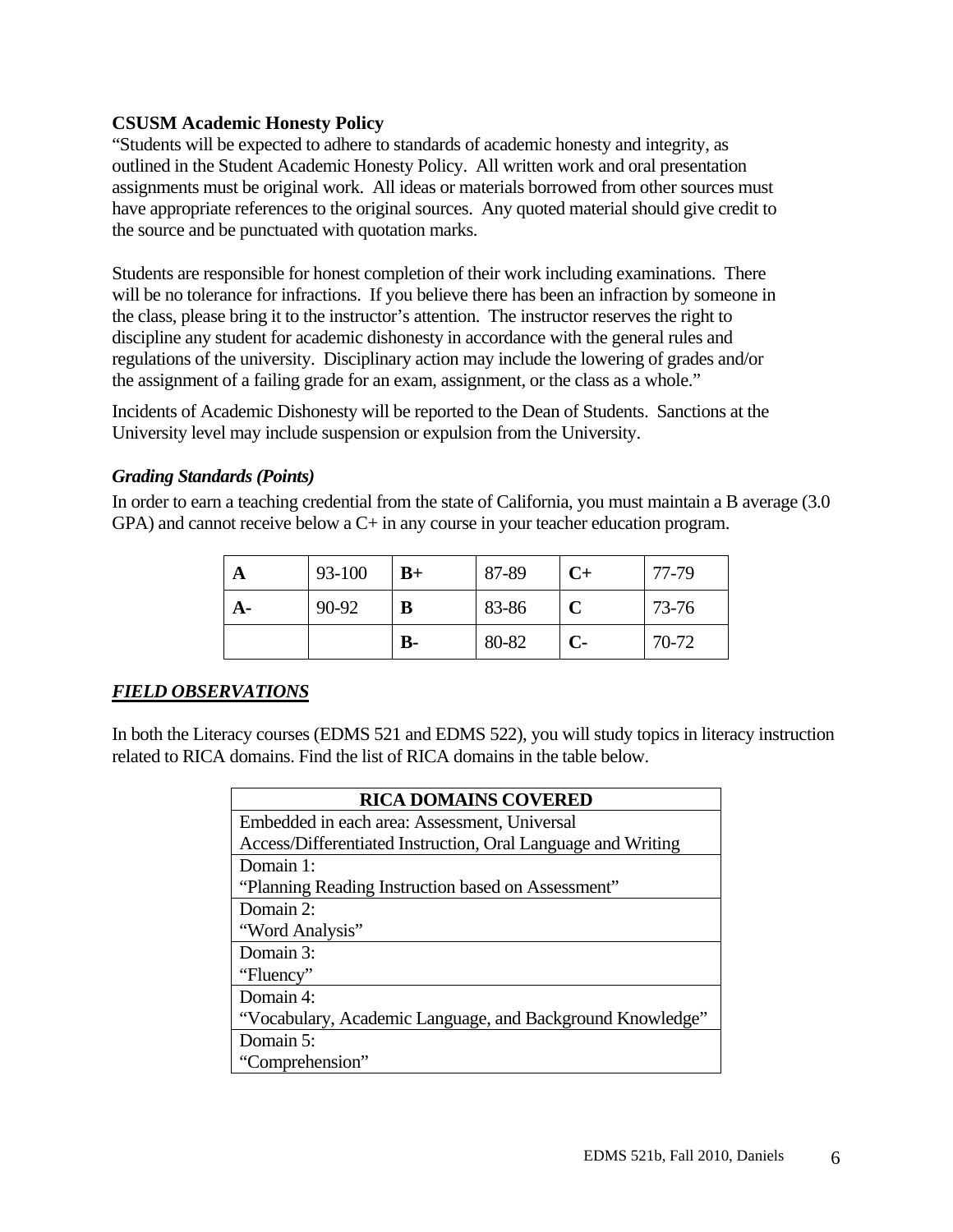You will observe literacy instruction on any four (4) of the RICA content domains. To complete this assignment, you will observe a teacher while she/he is teaching and look for evidence of one or more of the content areas. You will need to identify the literacy content area that was being taught.

 *and "jargon" from both courses as you analyze what you observed.* You will submit your observations on the Field Observation form. Your observations should be written on the left hand side of the Field Observation form. Your observations are not judgmental but only state what you observed the teacher doing during the lesson. Your reflections should be written on the right hand side of the form. You should reflect on what you learned from this lesson about teaching this area of literacy and connect your analysis to what we are discussing and learning in our class. *Also make connections to what you are learning in your Linguistics class. Use the terminology* 

Below is an example of a completed observation form. Replicate the Field Observation form on your computer. **Please remember to compile all 4 forms into one document file, one after the other, and submit them as one document.** 

| Topic: RICA Topic: Phonemic Awareness                    | <b>Date: 9/17/09</b>                                       |
|----------------------------------------------------------|------------------------------------------------------------|
| Grade Level: Kindergarten                                | <b>Additional Descriptors: SEI class</b>                   |
| <b>Activity:</b>                                         | <b>Reflective Notes to Myself</b>                          |
| Teacher taught /B/ sound using picture cards and the     | While observing this lesson, I realized that the teacher   |
| pocket chart. The students sat together on the carpet as | was teaching the RICA content area of phonemic             |
| a whole group. The teacher asked the students to help    | awareness. I learned that phonemic awareness can be        |
| him place the picture cards that represented words       | taught directly and effectively in a whole group when      |
| starting with /B/ in the pocket chart. The teacher also  | the teacher uses interactive activities like this sorting  |
| used some words that were Spanish-English cognates,      | activity. In this lesson, I noticed that the children were |
| (ball/bola). Some pictures represented words starting    | engaged in identifying the /B/ sound. I think that they    |
| with other letter sounds and so the students had to      | enjoyed making the matches between /B/ and the             |
| decide which ones did and which ones did not go in the   | picture cards. When I saw the teacher making use of        |
| pocket chart. The teacher then had them look for word    | cognates to support ELLs, I realized how do-able that      |
| cards that matched with the /B/ picture cards. Then, the | is. I learned that sorting activities are an effective way |
| teacher had the students work at their tables sorting    | to get children engaged actively in their learning. The    |
| small objects that did begin with /B/ into one column    | teacher also began making connections between the          |
| on their worksheet and items that did not begin with /B/ | sounds, the pictures and the words. I think that the next  |
| into the other column.                                   | step for them is learning the letter "B".                  |

### **FIELD OBSERVATION FORM SAMPLE**

#### *INVESTIGATING LITERACY ASSESSMENTS*

This assignment is designed to familiarize students with the different purposes of a variety of literacy assessments, in particular the literacy assessments that students use during EDMS 522b for the literacy case study. In class, students will explore and become familiar with how each assessment is administered, the distinct kind of information each provides, and their uses at various times during the instructional cycle as entry-level, progress-monitoring, and summative assessments.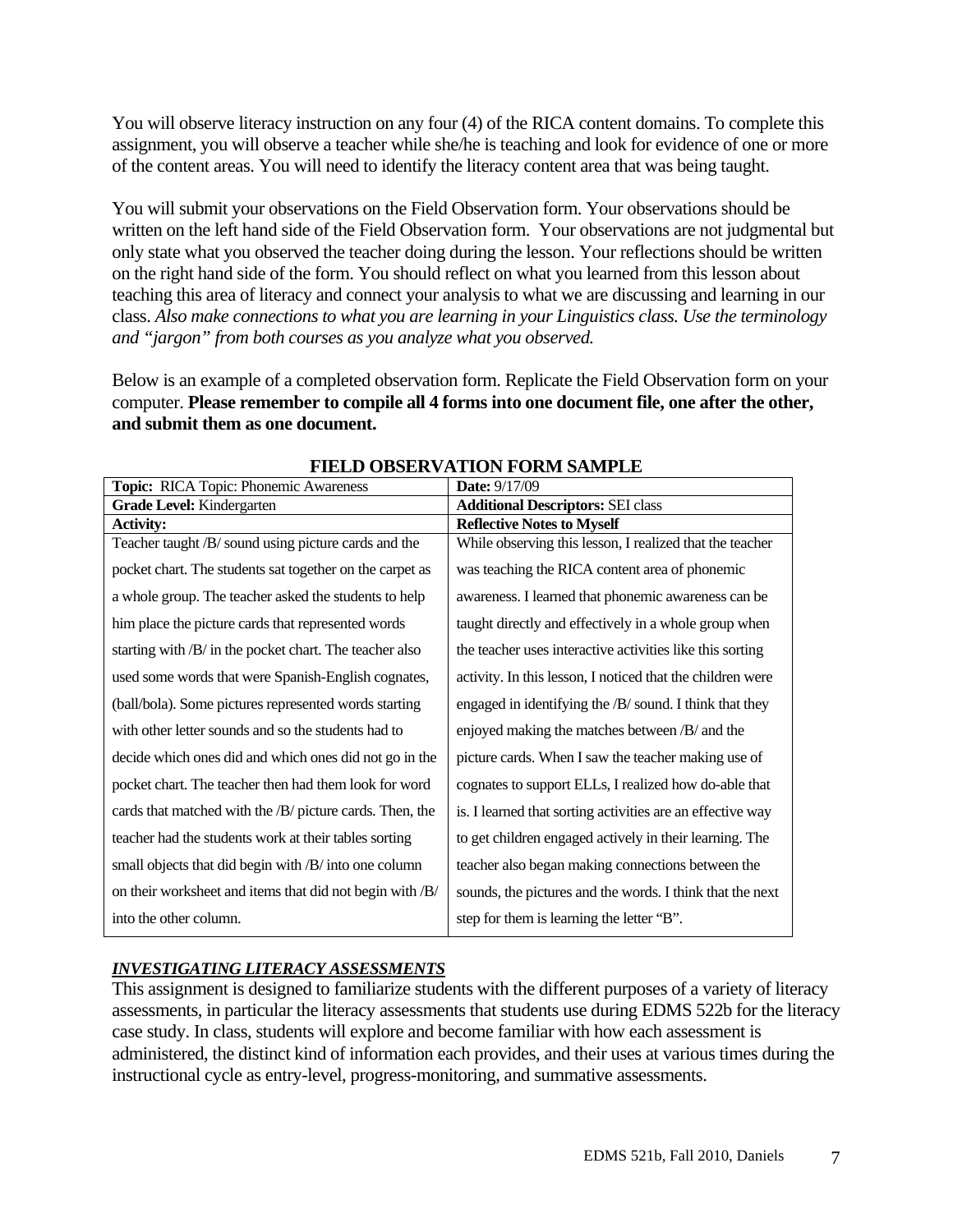To complete this assignment, students complete the Assessment Table (below) to describe each assessment in terms of the following characteristics: what it is supposed to measure, who it assesses, how it is scored and administered, who is tested, and when it is best used. Students are encouraged to keep this table for use during the second literacy course.

| Assessment | What it<br>Measures | How to Score | How to<br>Administer | To Whom | When to Use |
|------------|---------------------|--------------|----------------------|---------|-------------|
|            |                     |              |                      |         |             |
|            |                     |              |                      |         |             |
|            |                     |              |                      |         |             |
|            |                     |              |                      |         |             |
|            |                     |              |                      |         |             |

#### **Assessment Table for Investigating Literacy Assessments**

## *LITERACY LESSON PLAN*

Follow the lesson plan format you will learn in EDMS 511b with Professor Reed. Design a lesson where you teach a reading comprehension strategy to any grade level. It can be small group or whole group instruction just make sure that you are explicitly teaching the students one aspect of becoming a proficient reader. In 522b we will focus on writing instruction.

# *JOURNAL*

You will engage in an ongoing discussion with your professor and your classmates about the readings and how they connect to our in-class discussions as well as your field experiences. Keep your reading notes in the same location as your notes from class. You will read each week's readings BEFORE class starts and respond to them in the journal. You may focus on one theme you notice or a question you have or you may respond with your overall thinking on the topic. Bring your journal to class each week because we will share the journals with each other and respond to each other's writing. More details will be shared in class.